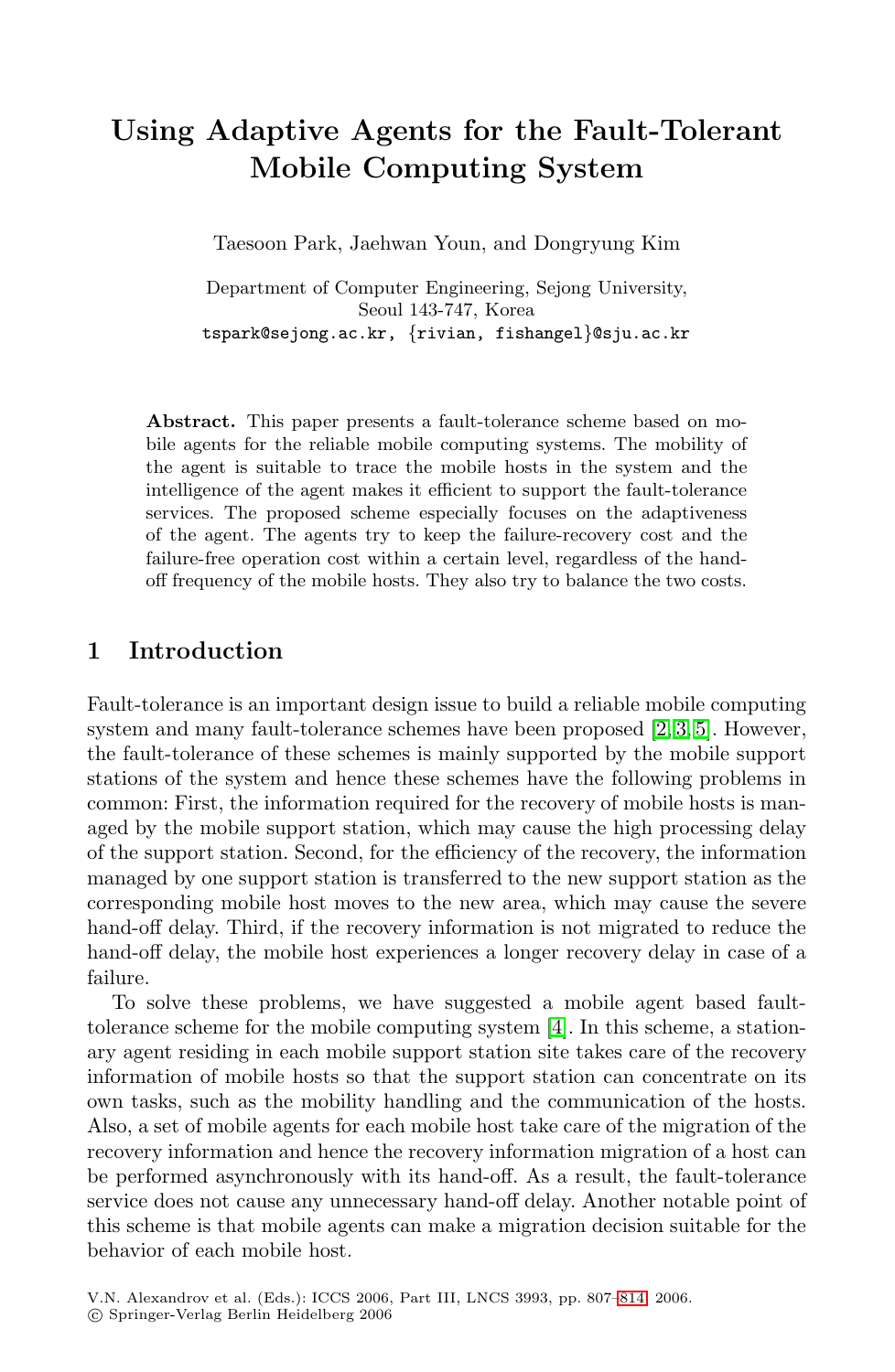However, in [\[4\]](#page-7-3), the structure of the cooperative agents servicing the faulttolerance and their interaction models are mainly discussed and not much attention is given to the migration strategy of the mobile agent carrying the recovery information. For the efficient fault-tolerance service, the migration decision of the agent is very important since the frequent migration may cause the severe failure-free operation cost and the lazy migration may cause the longer recovery delay of the host. Hence, in this paper, a new migration strategy of the mobile agent carrying the recovery information is proposed. The proposed scheme employs the adaptive agent which keeps evaluating the possible failure-recovery cost and the failure-free operation cost as the behavior of the mobile host, such as the hand-off frequency or the communication frequency, varies. Based on the evaluation, the agent schedules its migration to balance the two costs within a certain range.

# **2 Background**

## **2.1 Mobile Computing System**

A *mobile host (MH)* is an entity which executes the computation and communicates with another MH while traversing the system. In order to provide efficient and seamless services for MHs, the entire area covered by the mobile computing system [\[1\]](#page-7-5) is divided into a number of service areas called the *cells* and one *mobile support station (MSS)* per cell is employed. Main tasks of the MSS are the location management and the seamless communication services for the MHs. For these services, MSSs are connected with each other through the high speed wired network; and when an MH leaves a cell and enters the next cell, two corresponding MSSs exchange information regarding the location and the communication status of the MH. This procedure is called the *hand-off*. The computation performed by the processes of an MH is assumed to follow a *piece-wise deterministic model*, in which a process can always produce the same sequence of states for the same sequence of message-receiving events.

### **2.2 Checkpointing and Message Logging**

Checkpointing is an operation to save the intermediate states of the processes into the stable storage, so that the processes can restore the saved states and resume the computation from the restored states when the system fails [\[3\]](#page-7-1). Figure [1.](#page-2-0)(a) shows the effect of checkpointing. The horizontal arrow and the shaded boxes in the figure denote the progress of a process,  $P_i$ , and its periodic checkpointing, respectively. When  $P_i$  fails, it can resume the computation from the latest checkpoint, instead of restarting from the initial state, which is called the *rollback-recovery*.

Message logging is the operation to save the incoming messages of a process into the stable storage so that the process can re-execute the computation with the logged messages and reproduce the exactly same states which have occurred right before the failure [\[3\]](#page-7-1). Figure [1.](#page-2-0)(b) shows the effect of message logging. The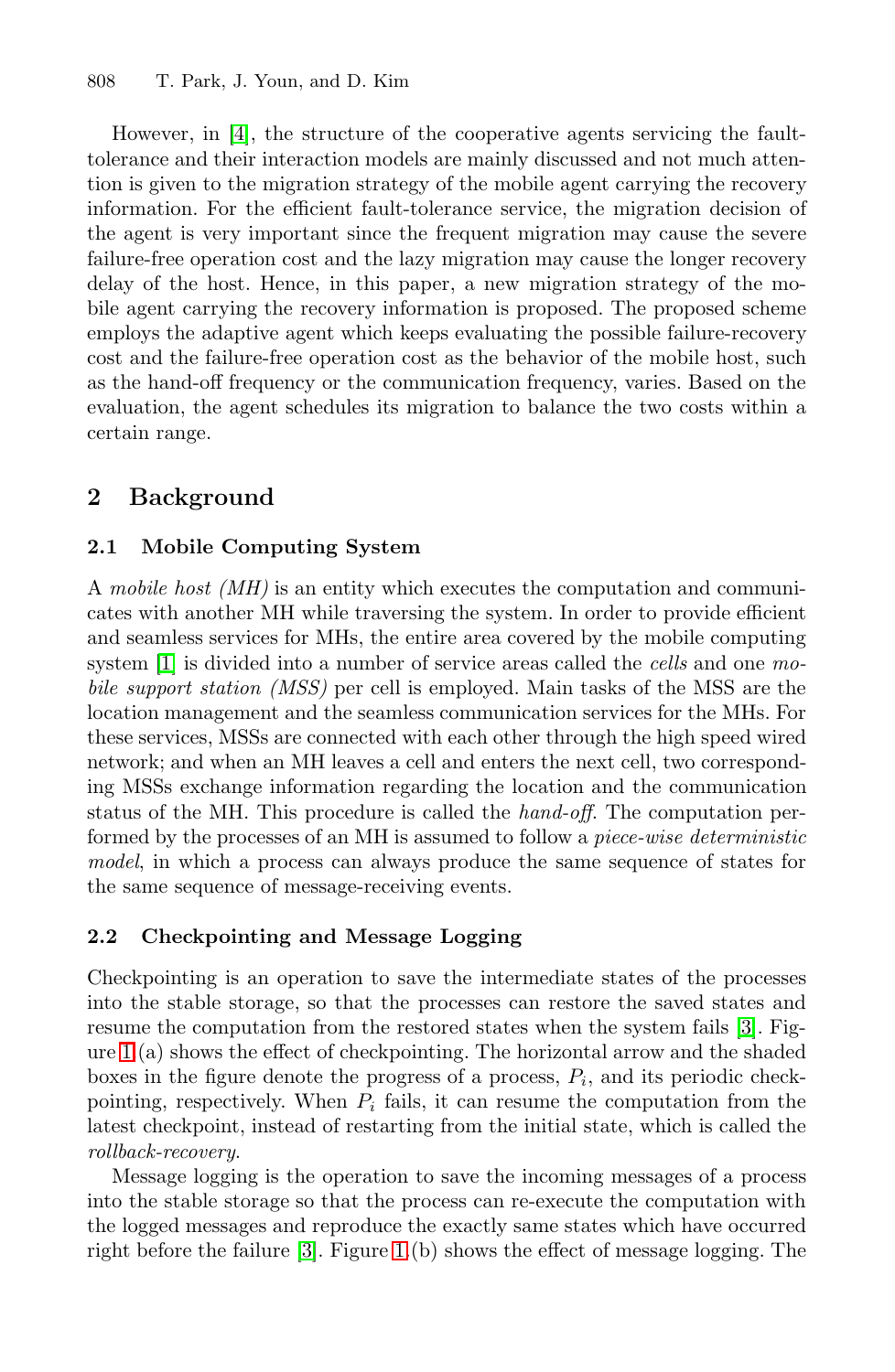

**Fig. 1.** Checkpointing, Message Logging and Rollback-Recovery

<span id="page-2-0"></span>small black circle in Figure [1.](#page-2-0)(b) denotes the logging of each incoming message. With the message logging,  $P_j$  can re-process the logged messages during the recomputation, instead of receiving new messages, so that it can produce the same computational states which have been occurred right before the failure. As a result, the failure of  $P_j$  does not affect the other processes.

When the checkpointing and the message logging are considered for the mobile computing system, MSSs provide the stable storage since the storages of MHs are very limited. However, the MH moves around the system and hence checkpoints and message logs saved for an MH become dispersed as the MH moves over a number of cells. To efficiently manage the checkpoint and the message log, many approaches have been proposed [\[5\]](#page-7-2).

### **3 Fault-Tolerance Service Based on Adaptive Agents**

#### **3.1 Basic Scheme**

One common problem of existing schemes is to manage the checkpoint and the message logs as one pack. As shown in Figure [1,](#page-2-0) when a process fails, it first restores its latest checkpoint and then re-processes the logged messages. Hence, the checkpoint near the MH can help the early start of the recovery however the logged messages would be used gradually as the recomputation proceeds. Considering the heavy migration cost of the checkpoint and message log pack, it is wiser to separately manage these two types of recovery information. We have presented a basic design of mobile agent based recovery information management scheme in [\[4\]](#page-7-3).

In the proposed design, three types of agents are used: One is the stationary agent, called a *Recovery Agent (RA)*. For each MSS site, one RA is used to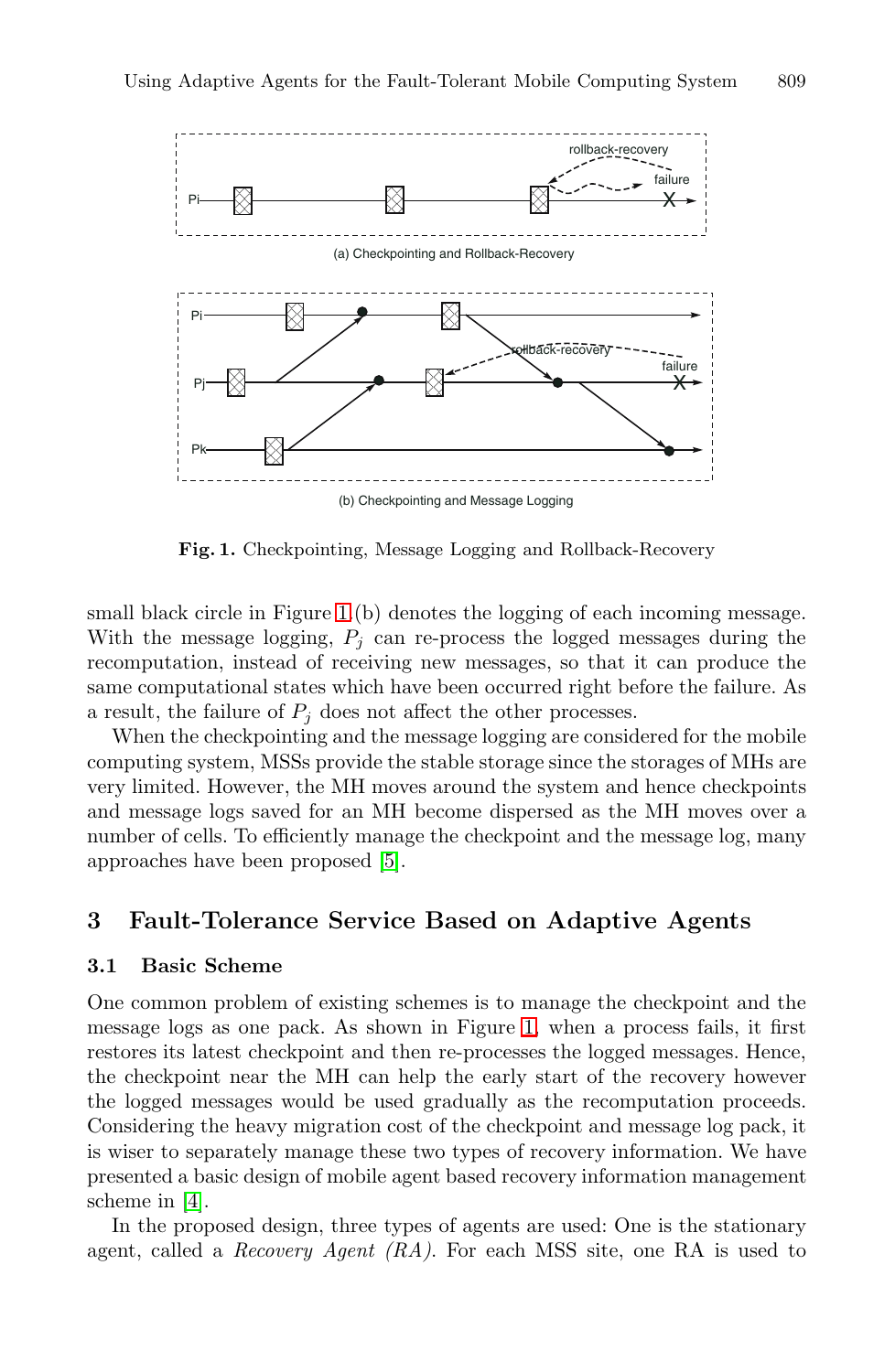temporarily manage checkpoints and message logs produced by the MHs visiting the cell. The others are mobile agents, called the *checkpointing agent (CPA)* and the *log agent (LGA)*, each of which manages and makes the migration decision of the latest checkpoint and the message logs, respectively. The CPA retrieves the latest checkpoint from the RA and migrates to the local MSS site of the corresponding MH. The LGA retrieves the message logs from the RA or it can just record the log location to relieve the large burden of the log migration. Note that the migration of CPA and LGA is asynchronous with the migration of the corresponding MH.



**Fig. 2.** Recovery based on Cooperative Agents

<span id="page-3-0"></span>When an MH fails, the agents cooperate with each other to recover the failed MH. Figure [2](#page-3-0) describes the recovery process taken by these agents. When  $MH_i$  in Cell<sub>3</sub> fails, the recovery agent,  $RA_3$ , takes the prime responsibility of  $MH_i$ 's recovery. Hence, on the receipt of the *recovery* message from  $MH_i$ ,  $RA_3$ , contacts with  $CPA_i$  and  $LGA_i$  to retrieve the latest checkpoint and the logged messages for  $MH_i$ . On the request from  $RA_3$ ,  $CPA_i$  replies with the latest checkpoint and  $LGA_i$  sends the *log-collection* messages to the recovery agents recorded in its visiting list. After collecting the logged messages from other recovery agents,  $LGA_i$ , forwards the logs to  $RA_3$ . For the early start of the recovery process,  $RA_3$  starts the recovery of  $MH_i$  as soon as it receives the latest checkpoint from  $CPA_i$ , without waiting for the completion of the log collection. Then,  $RA_3$  sorts the logged messages in the message sequence order and sends them to  $MH_i$ .

#### **3.2 Adaptive Agent Based Fault Tolerance Service**

One advantage of using mobile agents for the fault-tolerance service is that it is possible to design the efficient and proper agent migration strategy for each MH. Owing to a variety of hand-off rates, checkpointing intervals and communication rates of the MHs, the uniform migration strategy applied to all the MHs may result in the unpredictable and inefficient performance. Hence, to maintain the overhead caused by CPA and LGA migration to be in a predictable level, the careful design of the agent migration strategy suitable for each MH is desirable.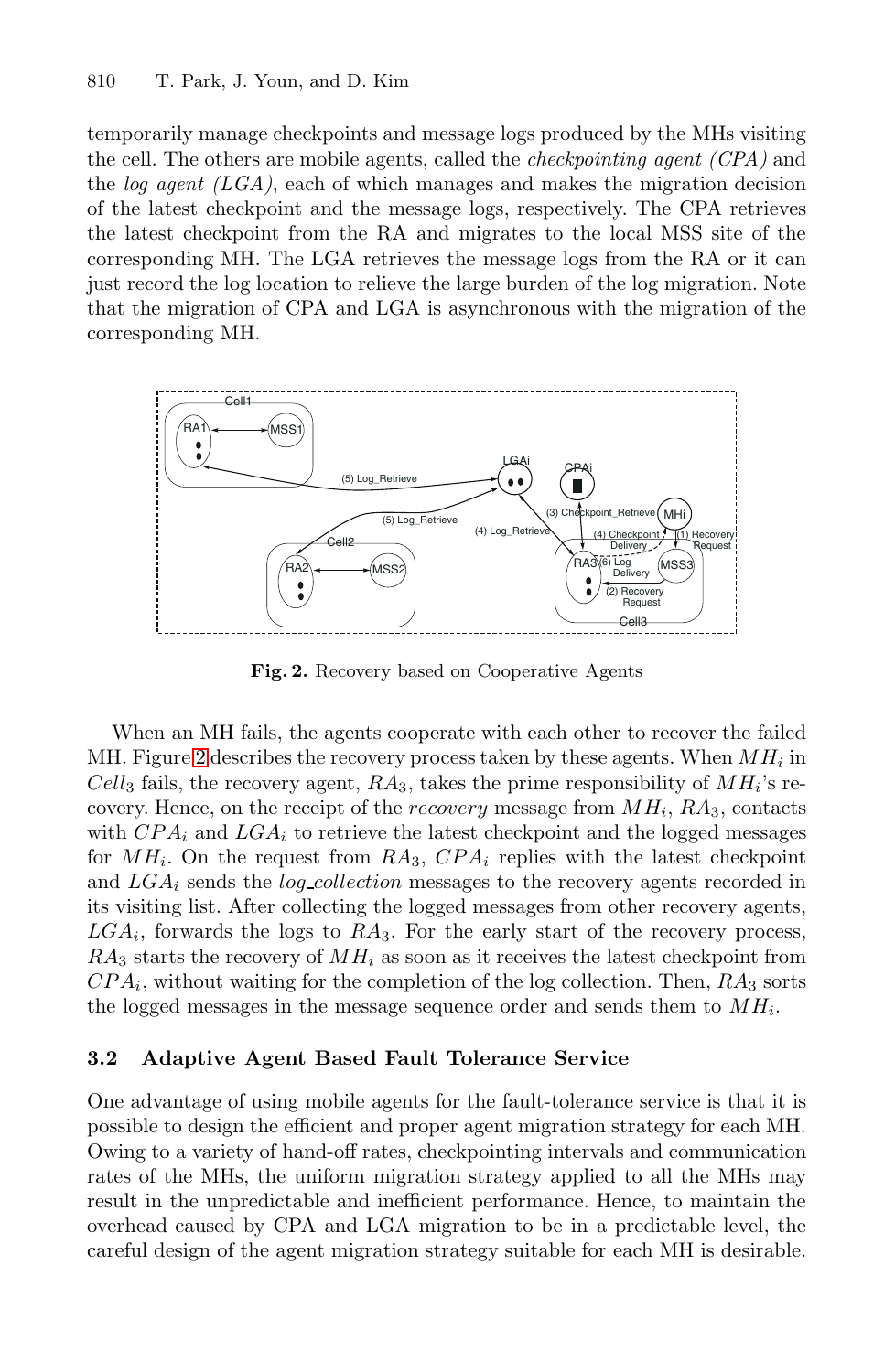• **Distance-based scheme:** One important performance measure of this fault-tolerance service is the failure-recovery cost, which is the cost to retrieve the latest checkpoint and the message logs. The expected failure-recovery cost of  $MH_i$ , say  $C_{FR}^i$ , can be expressed as

$$
C_{FR}^{i} = \alpha * D_{CPA}^{i} * S_{CPA}^{i} * C_{N} + \beta * \sum_{j=1}^{N_{log}} D_{log_{j}} * S_{log_{j}} * C_{N},
$$
 (1)

where  $D_{CPA}^i$  is the expected distance between  $MH_i$  and its CPA at the time of a failure;  $S_{CPA}^i$  is the expected size of the CPA;  $C_N$  is the network cost for an object of the unit size to move in the unit distance;  $D_{log_j}^i$  and  $S_{log_j}^i$  are the expected migration distance and the expected size of each message log of  $MH_i$ ; and  $N_{log}$  is the expected number of logged messages to be migrated for each failure-recovery. The values of  $\alpha$  and  $\beta$  are the weights. Since for the fast recovery, it is more important to retrieve the latest checkpoint than to collect the message logs, as it is discussed before, more weights should be put on the checkpoint retrieval.

Since our focus is not to analyze the performance but to select the major factors to affect the performance, we can simplify the failure-recovery cost as the function of  $D_{CPA}^i$ , such as

$$
C_{FR}^i = k * D_{CPA}^i,\tag{2}
$$

where  $k = S_{CPA}^i * C_N$  and it is assumed that the values of  $S_{CPA}^i$  and  $C_N$  are constant throughout the execution of  $MH_i$ ; and all the weights are put on the checkpoint retrieval, such that  $\alpha = 1$  and  $\beta = 0$ . Now, the system can maintain the constant or predictable failure-recovery cost for  $MH_i$  by adjusting the value of  $D_{CPA}^i$ . We call this scheme the *distance-based scheme* for the CPA migration. To implement the distance-based scheme, a proper value of  $D_{CPA}$  is first selected for the wanted level of  $C_{FR}$ . When  $MH_i$  migrates, it increments its migration counter; and it asks the  $RA$  for the migration of the  $CPA$  when the counter reaches the predetermined value.

• **Time-based scheme:** Another important performance measure of this service is the failure-free cost, which is the cost to migrate the CPA and the LGA (with or without its message logs) during the failure-free operation of the  $MH$ . Let  $C_{FF}^i$  be the expected failure-free cost of  $MH_i$  per unit time. Then,  $C_{FF}^i$  can be obtained as

$$
C_{FF}^{i} = \frac{1}{T_{CPA}^{i}} * D_{CPA}^{i'} * S_{CPA}^{i} * C_{N} + \frac{1}{T_{LGA}^{i}} * D_{LGA}^{i'} * S_{LGA}^{i} * C_{N}, \quad (3)
$$

where  $T_{CPA}^i$  and  $T_{LGA}^i$  are the time intervals between two consecutive migration events of the CPA and the LGA, respectively; and  $D_{CPA}^{i'}$  and  $D_{LGA}^{i'}$  are the expected distances between  $MH_i$  and its CPA or LGA for each migration, respectively. To simplify the equation, it is assumed that the values of  $S_{CPA}^i$ ,  $S_{LGA}^i$ and  $C_N$  are constant throughout the execution of  $MH_i$ ; and we also assume the case that the LGA does not carry any message log. Under this assumption,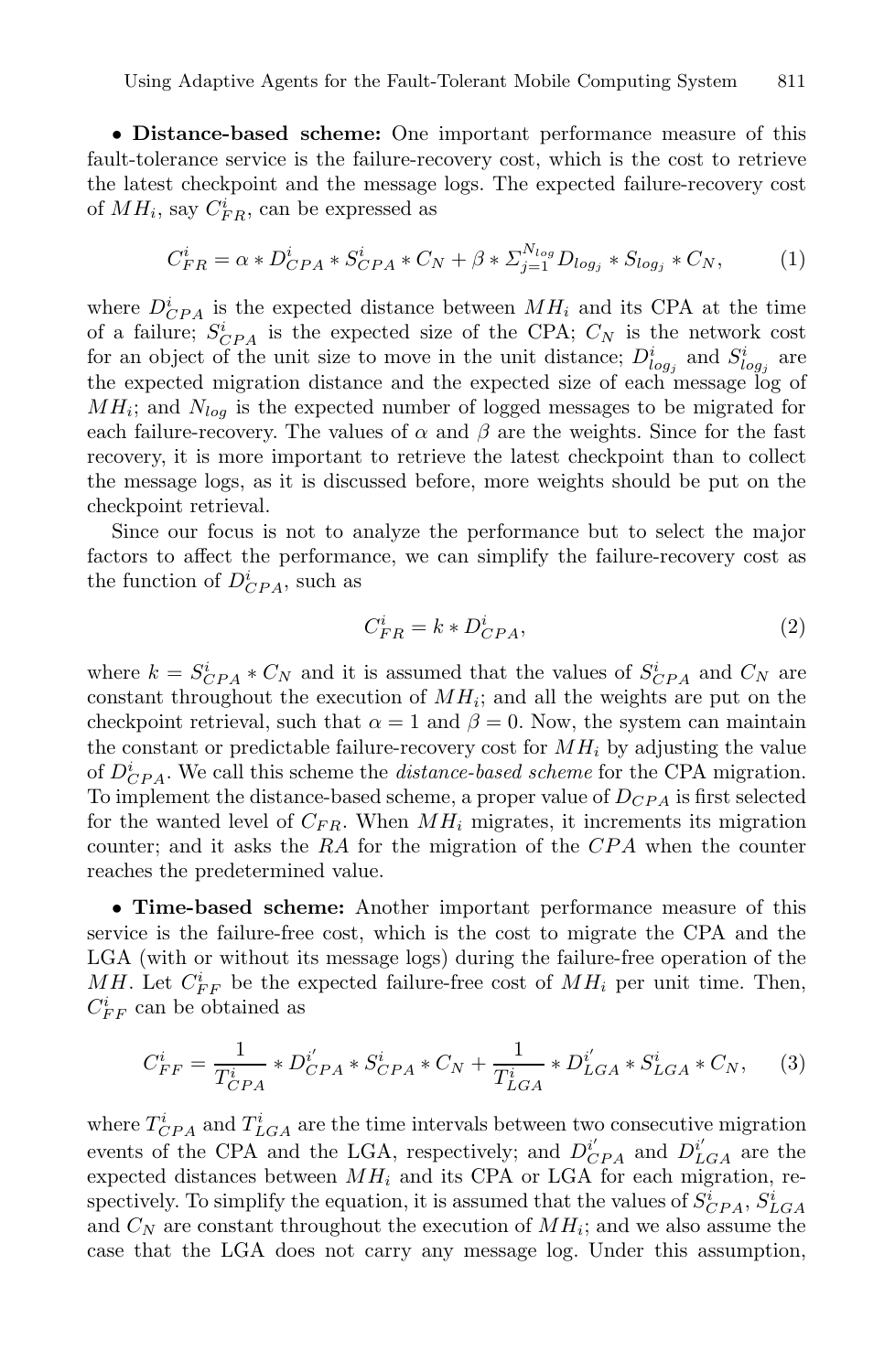$S_{LGA}^{i} \ll S_{CPA}^{i}$  and hence the second term is ignored. Then, the failure-free cost can be rewritten as

$$
C_{FF}^{i} = k' * \frac{1}{T_{CPA}^{i}} * f(T_{CPA}^{i}),
$$
\n(4)

where  $k' = S_{CPA}^i * C_N$  and  $D_{CPA}^{i'} = f(T_{CPA}^i)$ . Note that the value of  $D_{CPA}$  is expressed as a function of  $T_{CPA}$  since the longer migration interval allows the more hand-offs of a MH.

Now, to maintain the constant and predictable failure-free cost regardless of the various behaviors of MHs, the *time-based scheme* for the CPA migration is suggested. In the time-based scheme, a proper time-out value,  $T_{CPA}$  is first selected for the wanted level of  $C_{FF}$ . The CPA queries the current location of  $MH_i$  and migrates to the corresponding MSS site, whenever the time-out timer expires. When the CPA moves, it calculates the moving distance and sets the next timer value as the value to  $T_{old} * \frac{D_{old}}{D_{new}}$ , where  $T_{old}$  is the previous time-out value,  $D_{new}$  and  $D_{old}$  are the current and the previous moving distances. As a result, the constant  $C_{FF}$  value can be managed.

• **Adaptive scheme:** However, when both of the failure-recovery cost and the failure-free cost are considered together, it is easily noticed that the two notions of time-based and distance-based schemes conflict with each other. When the short value of  $D_{CPA}$  is selected to reduce the  $C_{FR}$ , the value of  $\frac{1}{T_{CPA}}$  should become larger, which causes the higher  $C_{FF}$  value; and vice versa. Hence, when the system wants to have low costs for both of the failure-recovery and the failure-free operation, the CPA should take one performance measure ignoring the other; or it should take a certain level of the costs in-between two wanted values.

For example, suppose that  $MH_i$  wants the value of  $D_{CPA}^i$  to be d and the value of  $T_{CPA}^i$  to be t. Let  $C_{FR}^i[d]$  and  $C_{FF}^i[d]$  be the failure-recovery cost and the failure-free cost when the distance-based scheme with the distance value of d is applied for the CPA migration. Similarly, let  $C_{FR}^i[t]$  and  $C_{FF}^i[t]$  be the costs when the time-based scheme with the time value of  $t$  is applied. Then, the adaptive CPA tries to keep the failure-recovery cost to be  $\alpha * C_{FR}^i[d] + \beta * C_{FR}^i[t]$ and the failure-free cost to be  $\beta * C_{FF}^i[d] + \alpha * C_{FF}^i[t]$ , where  $\alpha + \beta = 1$ . Note that when  $\alpha = 1$ , the CPA chooses the constant failure-recovery cost; and when  $\beta = 1$ , the CPA chooses the constant failure-free cost. Otherwise, the CPA chooses the costs in-between the wanted ones.

To implement this adaptive migration strategy, the CPA basically follows the time-based method and the MH assigns the wanted values of  $T_{CPA}$ ,  $D_{CPA}$ ,  $\alpha$ and  $\beta$ . The adaptive CPA first performs the time based migration with the given time-out value of  $T_{CPA}$ . For the first k migration, it observes the expected distance between the CPA and the MH, say  $D_{CPA}^E$ , under the given  $T_{CPA}$  and sets the target level of the distance as  $\alpha * D_{CPA} + \beta * D_{CPA}^E$ . Then, for each migration, the CPA examines the migration distance. If the migration distance exceeds the target distance, it decreases the value of  $T_{CPA}$  to reach the target distance. Since the adaptive CPA keeps adjusting the migration frequency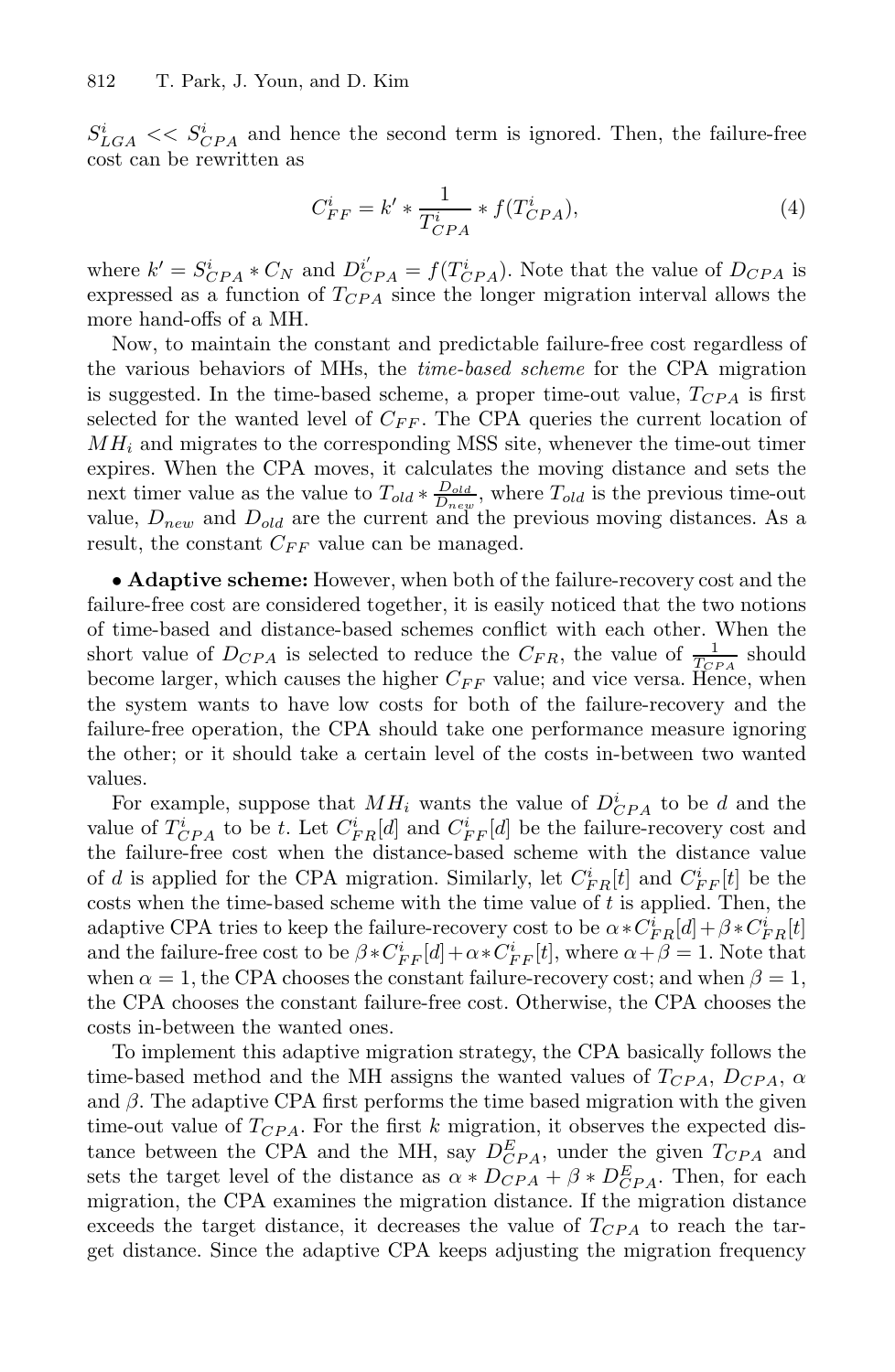considering the expected recovery cost, the overall performance can be maintained within the expected level.

### **4 Performance Study**

To measure the performance of the adaptive agent based fault-tolerance service, a simulation study has been performed. We have simulated a mobile computing system consisting of 100 mobile hosts and 1000 X 1000 rectangular cells [\[1\]](#page-7-5). One mobile support station is assumed for each cell. A mobile host stays in a cell for  $\frac{1}{\lambda_h}$  time units and then migrates to one of its eight neighbor cells. The host communicates with another mobile host and the communication rate of each mobile host is  $\lambda_m = 1/10$ . The checkpointing rate and the failure rate of each mobile host are assumed to be  $\lambda_c = 1/1000$  and  $\lambda_f = 1/10000$ . These rates are assumed to follow the exponential distribution.



<span id="page-6-0"></span>**Fig. 3.** Performance of the Adaptive Agents